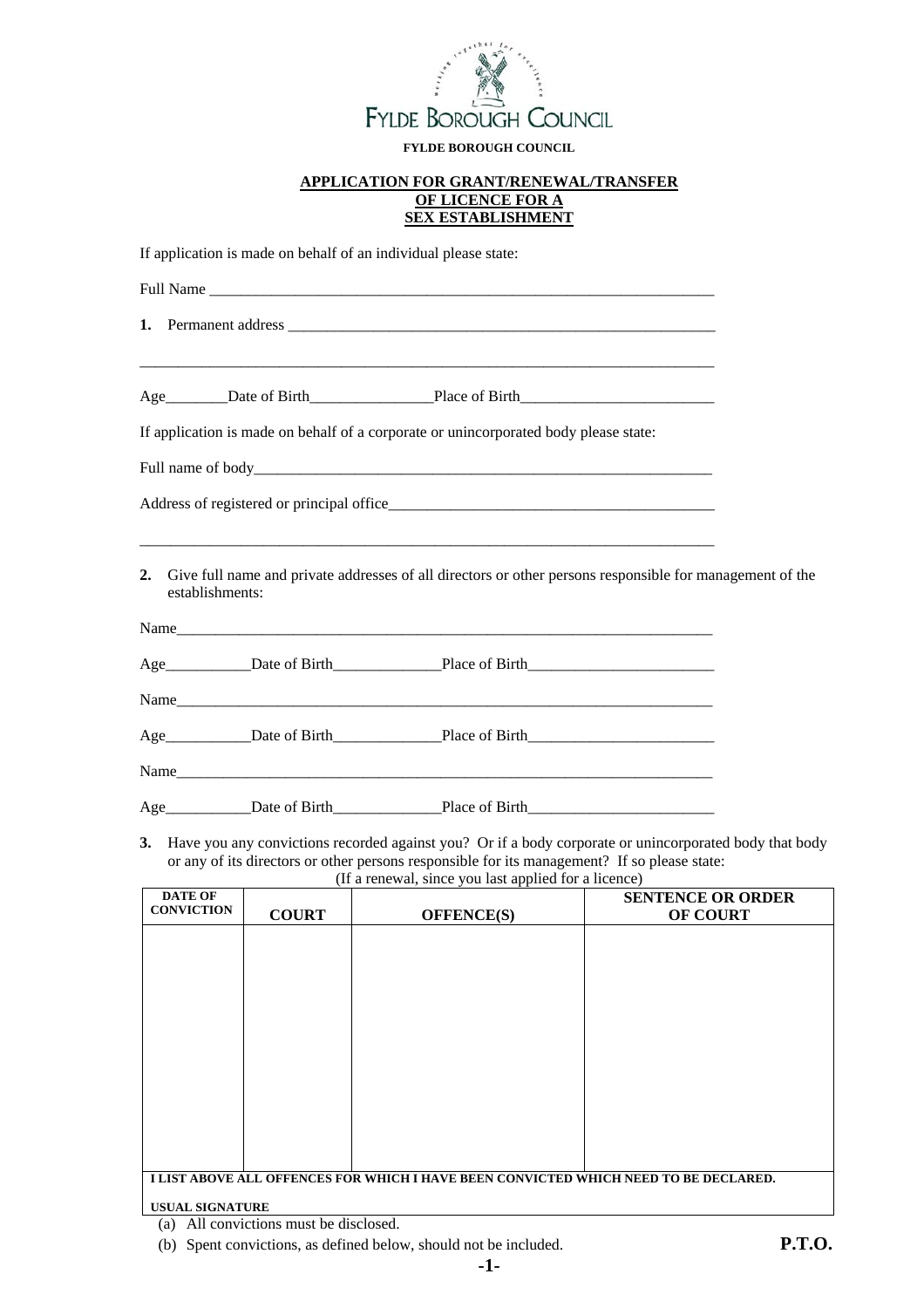#### **SENTENCE BECOMES SPENT AFTER**

| Imprisonment of between 6 months and 2 1/2 years:    | 10 years.                                  |
|------------------------------------------------------|--------------------------------------------|
| Imprisonment of up to 6 months:                      | 7 years.                                   |
| Borstal training:                                    | 7 years.                                   |
| A fine or other sentence not otherwise covered in    |                                            |
| this table:                                          | 5 years.                                   |
| Absolute discharge:                                  | 6 months.                                  |
| Probation order, conditional discharge or bind over: | 1 year (or until order expires, whichever  |
|                                                      | is the longer).                            |
| Detention Centre order                               | 3 years.                                   |
| Remand Home, Attendance Centre or Approved           |                                            |
| School order:                                        | The period of the order and a further year |
|                                                      | after the order expires.                   |
| Hospital order under the Mental Health Act:          | The period of the order and a further 2    |
|                                                      | years after it expires.                    |
| Cashiering, discharge with ignominy or dismissal     |                                            |
| with disgrace from the Armed Forces:                 | 10 years.                                  |
| Dismissal from the Armed Forces:                     | 7 years.                                   |
| Detention:                                           | 5 years.                                   |

**4.** Have you been resident in the United Kingdom throughout a period of six months immediately preceding the date of this application? **YES/NO**

**5.** If the application is made on behalf of a body corporate is that body incorporated in the United Kingdom? **YES/NO**

 $\_$  ,  $\_$  ,  $\_$  ,  $\_$  ,  $\_$  ,  $\_$  ,  $\_$  ,  $\_$  ,  $\_$  ,  $\_$  ,  $\_$  ,  $\_$  ,  $\_$  ,  $\_$  ,  $\_$  ,  $\_$  ,  $\_$  ,  $\_$  ,  $\_$  ,  $\_$  ,  $\_$  ,  $\_$  ,  $\_$  ,  $\_$  ,  $\_$  ,  $\_$  ,  $\_$  ,  $\_$  ,  $\_$  ,  $\_$  ,  $\_$  ,  $\_$  ,  $\_$  ,  $\_$  ,  $\_$  ,  $\_$  ,  $\_$  ,

 $\_$  ,  $\_$  ,  $\_$  ,  $\_$  ,  $\_$  ,  $\_$  ,  $\_$  ,  $\_$  ,  $\_$  ,  $\_$  ,  $\_$  ,  $\_$  ,  $\_$  ,  $\_$  ,  $\_$  ,  $\_$  ,  $\_$  ,  $\_$  ,  $\_$  ,  $\_$  ,  $\_$  ,  $\_$  ,  $\_$  ,  $\_$  ,  $\_$  ,  $\_$  ,  $\_$  ,  $\_$  ,  $\_$  ,  $\_$  ,  $\_$  ,  $\_$  ,  $\_$  ,  $\_$  ,  $\_$  ,  $\_$  ,  $\_$  ,

\_\_\_\_\_\_\_\_\_\_\_\_\_\_\_\_\_\_\_\_\_\_\_\_\_\_\_\_\_\_\_\_\_\_\_\_\_\_\_\_\_\_\_\_\_\_\_\_\_\_\_\_\_\_\_\_\_\_\_\_\_\_\_\_\_\_\_\_\_\_\_\_\_\_\_\_\_\_\_\_\_\_\_\_\_\_\_\_\_

**6.** Full address of premises desired to be used as a sex establishment:

the period shown in the right-hand column.

 If this application relates to a vehicle/vessel/stall give description and state where it is to be used as a sex establishment:

- **7.** During which hours do you wish to trade?
- **8.** On which days do you wish to trade?

| <b>9.</b> Are the premises to be used as a sex shop?          | YES/NO |
|---------------------------------------------------------------|--------|
| Are the premises to be used as a sex cinema?                  | YES/NO |
| Are the premises to be used as a sex encounter establishment? | YES/NO |
|                                                               |        |

**10.** Are you (or, if a corporate or unincorporated body, that body) disqualified from holding a licence for a sex establishment? **YES/NO Have you ever been refused a licence for a sex establishment? YES/NO** If **YES** please give details\_\_\_\_\_\_\_\_\_\_\_\_\_\_\_\_\_\_\_\_\_\_\_\_\_\_\_\_\_\_\_\_\_\_\_\_\_\_\_\_\_\_\_\_\_\_\_\_\_\_\_\_\_\_\_\_\_\_\_\_\_\_\_\_

 $\mathcal{L}_\text{max}$  , and the set of the set of the set of the set of the set of the set of the set of the set of the set of the set of the set of the set of the set of the set of the set of the set of the set of the set of the  $\mathcal{L}_\text{max}$  , and the contribution of the contribution of the contribution of the contribution of the contribution of the contribution of the contribution of the contribution of the contribution of the contribution of t

**11.** I declare that I have checked the information given on this application form and to the best of my knowledge and belief it is correct.

| <b>FOR OFFICE USE ONLY</b> |  |  |
|----------------------------|--|--|
| <b>OFFICERS</b>            |  |  |
| <b>SIGNATURE</b>           |  |  |
| <b>DATE</b>                |  |  |
| <b>OF ISSUE</b>            |  |  |
| <b>DATE</b>                |  |  |
| <b>OF EXPIRY</b>           |  |  |
| DATE OF RECEIPT            |  |  |
| OF APPLICATION             |  |  |

**Date\_\_\_\_\_\_\_\_\_\_\_\_\_\_\_\_\_\_\_\_\_\_\_\_\_\_\_\_\_Signed\_\_\_\_\_\_\_\_\_\_\_\_\_\_\_\_\_\_\_\_\_\_\_\_\_\_\_\_\_\_\_\_\_\_\_\_\_\_\_\_\_\_\_\_\_\_**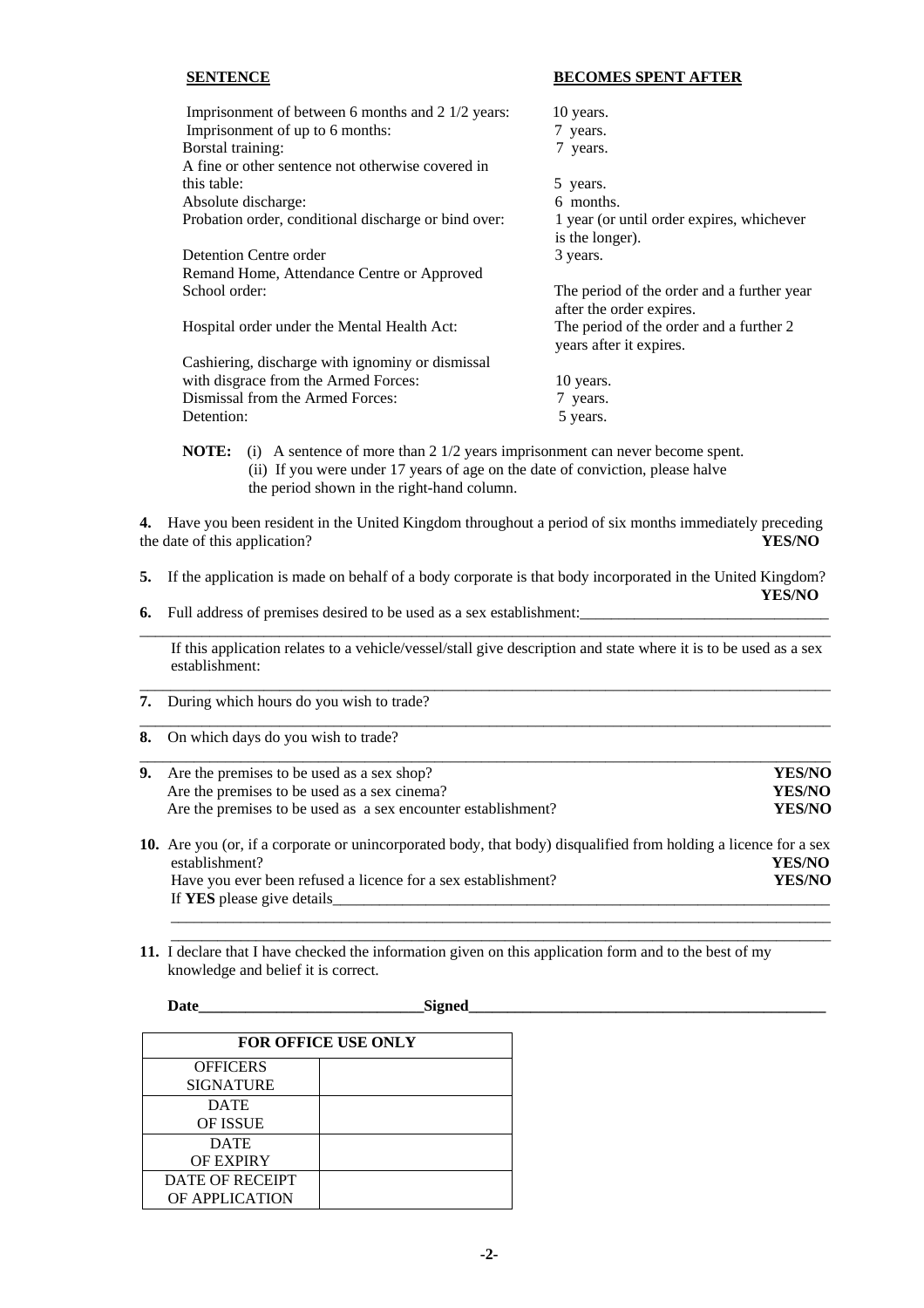

#### **Publication of notice of application for a licence**

### **Fylde Borough Council**

## **LICENSING OF SEX ESTABLISHMENTS**

| Name of proposed Licensee:                         |                                                                     |                                                                                           |
|----------------------------------------------------|---------------------------------------------------------------------|-------------------------------------------------------------------------------------------|
|                                                    |                                                                     |                                                                                           |
| hereby certify that:                               |                                                                     |                                                                                           |
| 1. On the<br>Shown overleaf upon the *             | day of                                                              | 200 I affixed a copy of the notice                                                        |
|                                                    | said notice was kept displayed as aforesaid for 21 days thereafter. | being a place where the notice could conveniently be read by the public and that the      |
| 2. On the<br>shown overleaf to be published in the | day of                                                              | 200 I caused a copy of the notice                                                         |
| attached hereto.                                   |                                                                     | being a local newspaper circulating in the Fylde area, the relevant extract from which is |
|                                                    |                                                                     |                                                                                           |
| *<br>was affixed.                                  |                                                                     | Describe the part of the premises or other nearby location upon which the notice          |

# **Completed form to be returned to:**

Consumer Wellbeing and Protection Manager Fylde Borough Council Public Offices 292 Clifton Drive South St Annes FY8 1LH